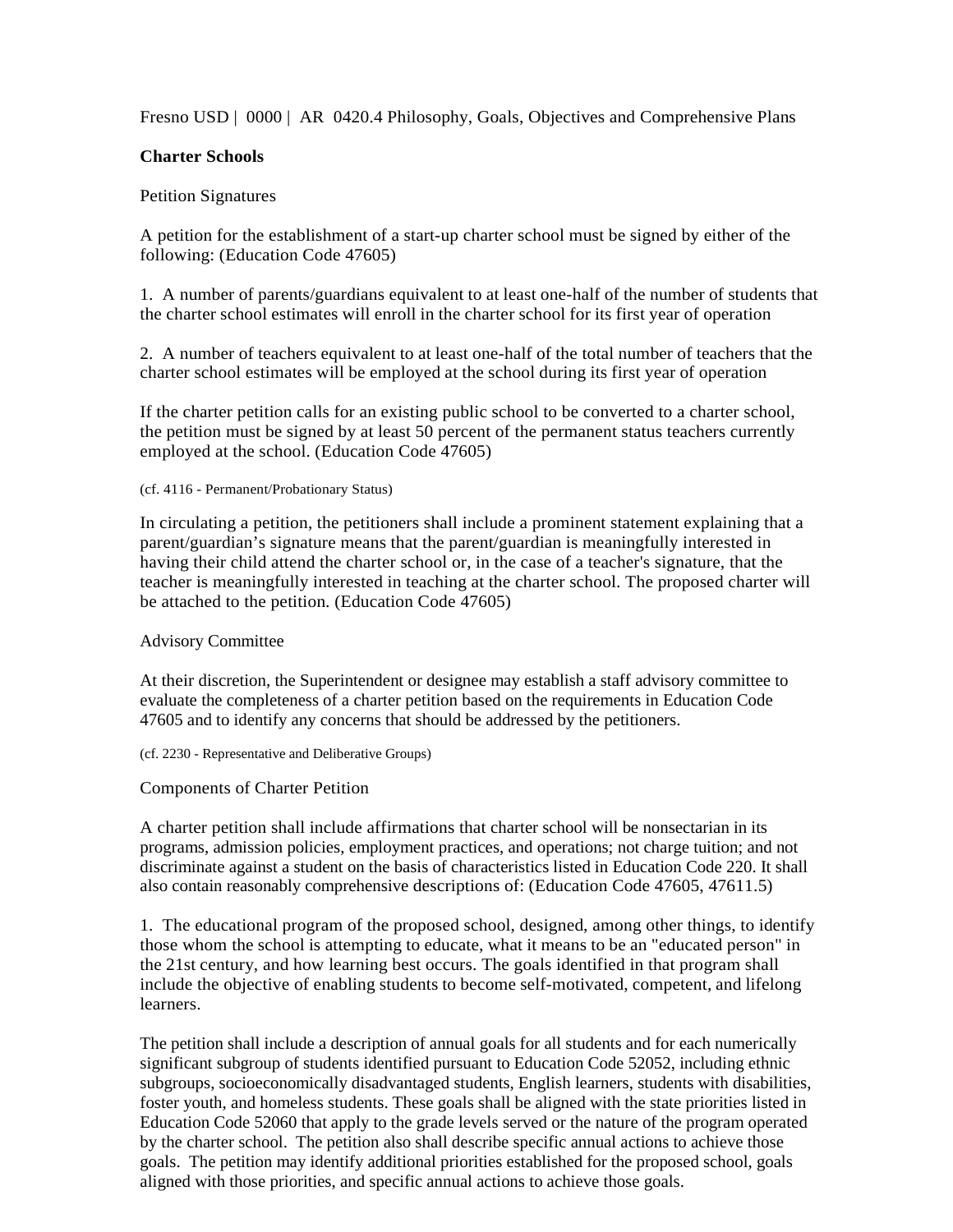(cf. 0420.41 - Charter School Oversight) (cf. 0460 - Local Control and Accountability Plan)

If the proposed school will serve high school students, the petition shall describe the manner in which the school will inform parents/guardians about the transferability of courses to other public high schools and the eligibility of courses to meet college entrance requirements. Courses offered by the charter school that are accredited by the Western Association of Schools and Colleges may be considered transferable, and courses approved by the University of California or the California State University as creditable under the "A-G" admissions criteria may be considered to meet college entrance requirements.

2. The measurable student outcomes identified for use by the charter school. Student outcomes means the extent to which all students of the school demonstrate that they have attained the skills, knowledge, and attitudes specified as goals in the school's educational program, including outcomes that address increases in student academic achievement both schoolwide and for each numerically significant subgroup of students served by the charter school. The student outcomes shall align with the state priorities identified in Education Code 52060 that apply for the grade levels served or the nature of the program operated by the charter school.

3. The method by which student progress in meeting the identified student outcomes is to be measured. To the extent practicable, the method for measuring student outcomes for state priorities shall be consistent with the way information is reported on a school accountability report card.

(cf. 0510 - School Accountability Report Card)

4. The governance structure of the school, including, but not limited to, the process to be followed by the school to ensure parent/guardian involvement.

5. The qualifications to be met by individuals to be employed by the school.

6. The procedures that the school will follow to ensure the health and safety of students and staff, including the requirement that each school employee furnish the school with a criminal record summary as described in Education Code 44237.

7. The means by which the school will achieve a racial and ethnic balance among its students that is reflective of the general population residing within the district's territorial jurisdiction.

8. The charter school's student admission policy. The petition shall, in accordance with Education Code 47605(d), specify procedures for determining enrollment when the number of applicants exceed the school's capacity, including requirements for the use of a public random drawing, admission preferences, and priority order of preferences as required by law and subject to Board approval.

9. The manner in which annual, independent financial audits shall be conducted, which shall employ generally accepted accounting principles, and the manner in which audit exceptions and deficiencies shall be resolved to the Board's satisfaction.

10. The procedures by which students can be suspended or expelled for disciplinary reasons or otherwise involuntarily removed for any reason, including an explanation of how the charter school will comply with federal and state constitutional procedural and substantive due process requirements as specified in Education Code 47605(b). Such procedures shall also include processes by which the charter school will notify the superintendent of a district and request to be notified by a district about a student when the circumstances specified in Education Code 47605(d) exist.

11. The manner by which staff members of the charter school will be covered by the State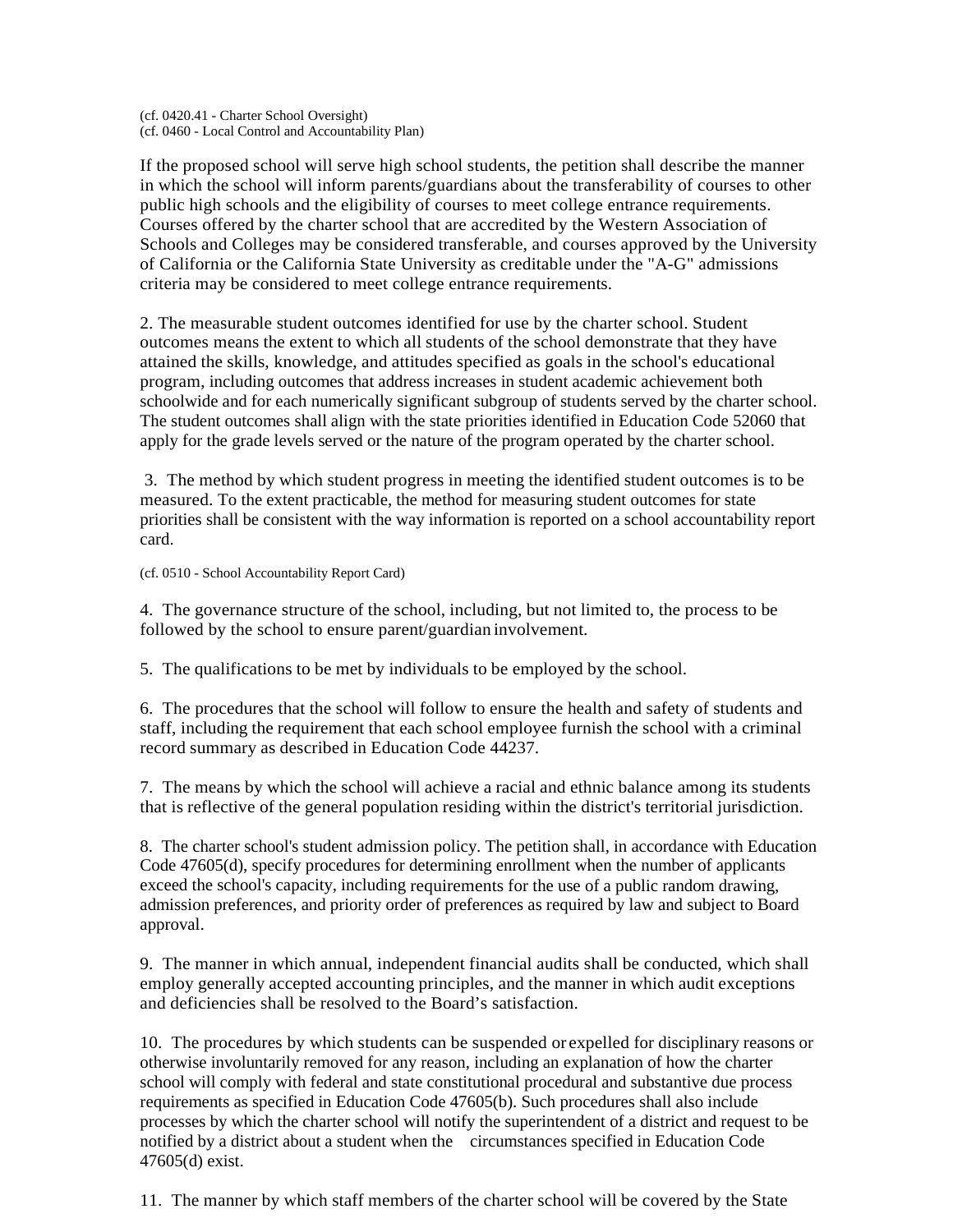Teacher's Retirement System, The Public Employees' Retirement System, or federal social security.

12. The public school attendance alternatives for students residing within the district who choose not to attend charter schools.

13. A description of the rights of any district employee upon leaving district employment to work in the charter school and of any rights of return to the district after employment at the charter school.

14. The procedures to be followed by the charter school and the Board to resolve disputes relating to charter provisions.

15. A declaration as to whether or not the charter school shall be deemed the exclusive public school employer of the school's employees for purposes of collective bargaining under Government Code 3540-3549.3.

16. The procedures to be used if the charter school closes, including, but not limited to: (5 CCR 11962).

a. Designation of a responsible entity to conduct closure-related activities

b. Notification to parents/guardians, the Board, the county office of education, the special education local plan area in which the school participates, the retirement systems in which the school's employees participate, and the California Department of Education, providing at least the following information:

- (1) The effective date of the closure
- (2) The name(s) and contact information of the person(s) to whom reasonable inquiries may be made regarding the closure
- (3) The students' districts of residence
- (4) The manner in which parents/guardians may obtain copies of student records, including specific information on completed courses and credits that meet graduation requirements

c. Provision of a list of students at each grade level, the classes they have completed, and their districts of residence to the responsible entity designated in accordance with item #16a above

d. Transfer and maintenance of all student records, all state assessment results, and any special education records to the custody of the responsible entity designated in accordance with item #16a above, except for records and/or assessment results that the charter may require to be transferred to a different entity

e. Transfer and maintenance of personnel records in accordance with applicable law

f. Completion of an independent final audit within six months after the closure of the school that includes an accounting of all financial assets and liabilities pursuant to 5 CCR 11962 and an assessment of the disposition of any restricted funds received by or due to the school g. Disposal of any net assets remaining after all liabilities of the school have been paid or otherwise addressed pursuant to 5 CCR 11962

h. Completion and filing of any annual reports required pursuant to Education Code 47604.33

i. Identification of funding for the activities identified in item #16a-h above

Charter school petitioners shall provide information to the Board regarding the proposed operation and potential effects of the school, including, but not limited to: (Education Code